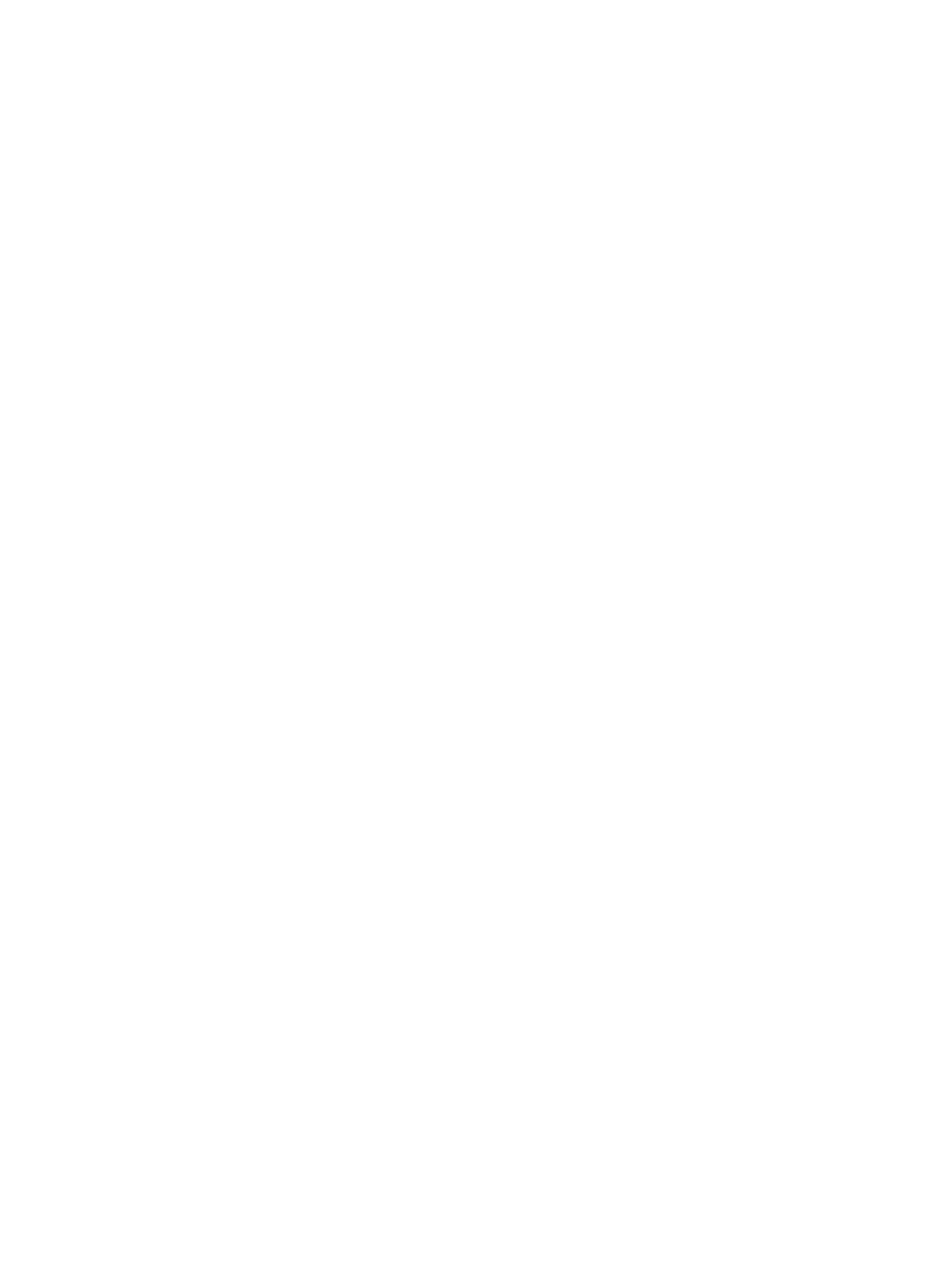#### **2D NMR assignments**

Complete 2D NMR assignment and antifungal activity of ishwarane isolated from *Hortonia*, a genus endemic to Sri Lanka (Ratnayake R., Jayasinghe S., Bandara B.M R. & Karunaratne V.) **36**: 109-112 (2008)

#### **3,4-dichloroaniline**

Investigation of the reactivity of propanil using cyclic voltammetric methods (Navaratne A., Priyantha N. & Rodrigo U.) **36**: 199-203 (2008)

#### **3D database**

Computer aided docking of small molecules to the active site of the malarial aspartic protease, Plasmepsin II (Aberathne P., Mahabaduge J. & Silva S. J.) **36**: 171-178 (2008)

# **Agro-ecological regions**

Identification of drought prone agro-ecological regions in Sri Lanka (Chithranayana R.D. & Punyawardena B.V.R.) **36**: 117-123 (2008)

#### **AIDS study**

A novel method for testing goodness of fit of a proportional odds model : an application to an AIDS study (Abeysekera W. W. M. & Sooriyarachchi R. ) **36**: 123-135 (2008)

#### **Air pollution**

Determination of atmospheric  $PM_{10}$  concentration in Kandy in relation to traffic intensity (Elangasinghe M.A. & Shanthini R.) **36**: 245-249 (2008)

## **Amphibian**

Effects of diazinon on survival and growth of two amphibian larvae (Sumanadasa D.M., Wijesinghe M.R. & Ratnasooriya W.D.) **36**: 165-169 (2008)

# **Antifungal activity**

Complete 2D NMR assignment and antifungal activity of ishwarane isolated from *Hortonia*, a genus endemic to Sri Lanka (Ratnayake R., Jayasinghe S., Bandara B.M R. & Karunaratne V.) **36**: 109-112 (2008)

## **Antigens**

Antigenic analysis of bovine *Sarcocystis* spp. in Sri Lanka (Hettiarachchi D.C. & Rajapakse R.P.V.J.) **36**: 239-244 (2008)

#### *Arabidopsis*

Chromosome substitution lines for the analysis of heterosis in *Arabidopsis thaliana* (Perera S.A.C.N., Pooni H.S. &. Kearsey M.J.) **36: 275-280 (2008)**

# **Bacteria**

Copper availability and selective microbiological properties of an intensively cultivated ultisol in Nuwara Eliya (Dandeniya W.S. & Rajapaksha R.M.C.P.) **36**: 307 -313 (2008)

#### **Bactericidal effect**

Bactericidal effect of selected spices, medicinal plants and tea on *Helicobacter pylori* strains from Sri Lanka (Weerasekera D., Fernando N., Bogahawatta L.B.A.E., Mallikahewa R. R. & Naulla D.J.) **36**: 91-94 (2008)

# **Binding free energy change**

Computer aided docking of small molecules to the active site of the malarial aspartic protease, Plasmepsin II (Aberathne P., Mahabaduge J. & Silva S. J.) **36**: 171-178 (2008)

# **Biomarkers**

Effects of water borne cadmium on biomarker enzymes and metallothioneins in Nile tilapia, *Oreochromis niloticus* (Chandrasekera L.W.H.U., Pathiratne A. & Pathiratne K. A.S.) **36**: 315-322 (2008)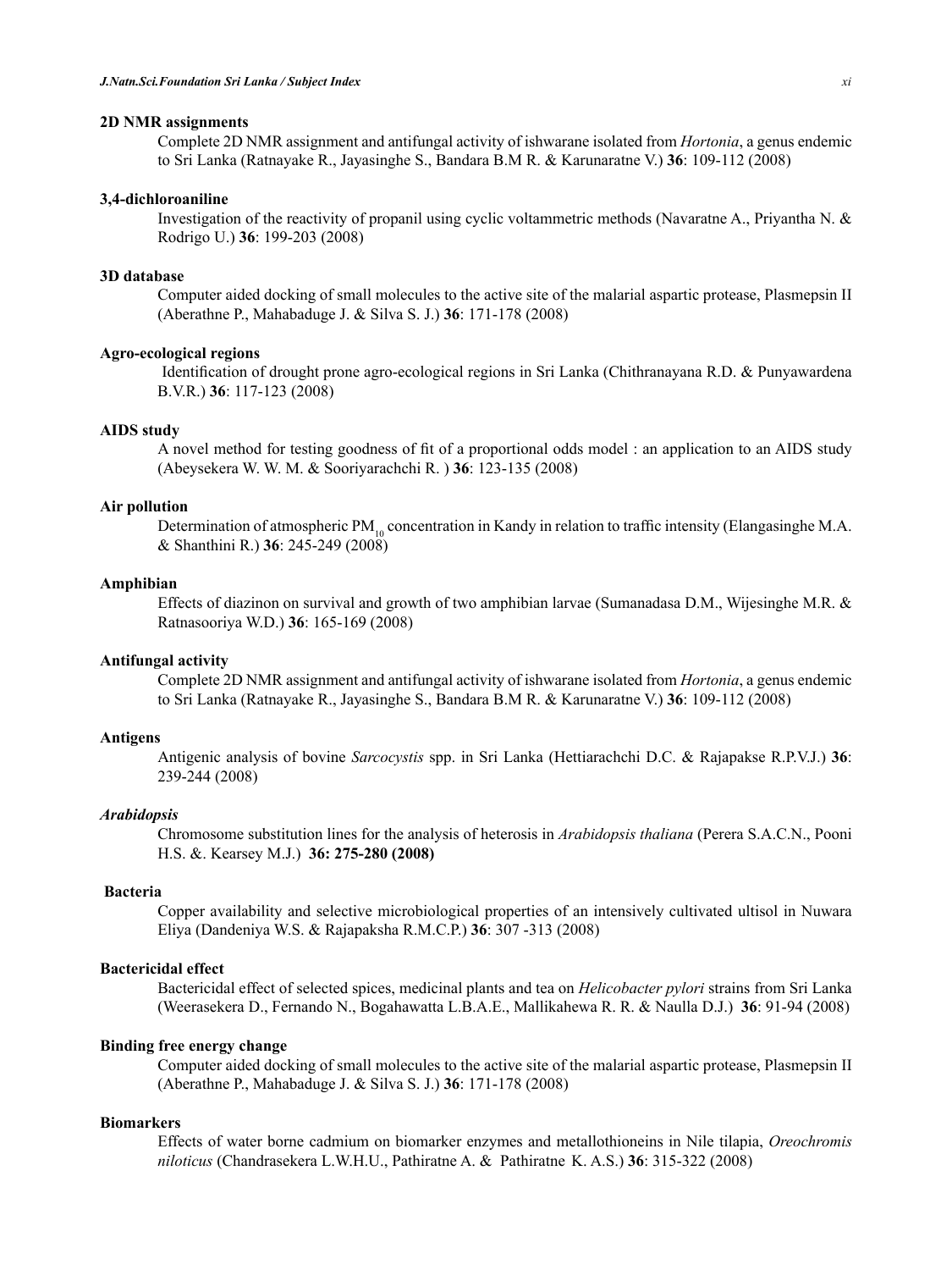## **Bjerrum method**

The  $pK_a$  values of ligands and stability constants of the complexes of Fe(III), Cu(II) and Ni(II) with some hydroxamic acids: a comparative study of three different potentiometric methods (Senthilnithy R., de Costa M.D.P. & Gunawardhana H.D. ) **36**:191-198 (2008)

#### **Black tea**

*In vitro* thrombolytic activity of Sri Lankan black tea *Camellia sinensis* (L*.*) O. Kuntze (Ratnasooriya W.D., Fernando T.S.P. & Madubashini P.P. ) **36**: 179-181 (2008)

#### *Bufo melanostictus*

Effects of diazinon on survival and growth of two amphibian larvae (Sumanadasa D.M., Wijesinghe M.R. & Ratnasooriya W.D.) **36**: 165-169 (2008)

## **Built environments**

The effects of cyclones, tsunami and earthquakes on built environments and strategies for reduced damage (Mallawaarachchi R.S. & Jayasinghe C.) **36**: 03-14 (2008)

# **Cadmium**

Effects of water borne cadmium on biomarker enzymes and metallothioneins in Nile tilapia, *Oreochromis niloticus* (Chandrasekera L.W.H.U., Pathiratne A. & Pathiratne K. A.S.) 36: 315-322 (2008)

## *Camellia sinensis* **(L.) O. Kuntze**

*In vitro* thrombolytic activity of Sri Lankan black tea *Camellia sinensis* (L*.*) O. Kuntze (Ratnasooriya W.D., Fernando T.S.P. & Madubashini P.P. ) **36**: 179-181 (2008)

#### **Canopy temperature**

Effects of drip irrigation on canopy and soil temperature, leaf gas exchange, flowering and nut setting of mature coconut (*Cocos nucifera* L.) (Nainanayake A., Ranasinghe C.S & Tennakoon N. A.) **36**: 33-40 (2008)

#### *Carica papaya*

Detection of sequence characterized amplified region (SCAR) markers linked to sex expression in *Carica papaya* L. (Niroshini E., Everard J.M.D.T., Karunanayake E.H. & Tirimanne T.L.S.) **36**: 145-150 (2008)

## *Carica papaya* **L. cv. Rathna**

Somatic embryogenesis in papaya (*Carica papaya* L.) cv. Rathna (Farzana A.R.F., Palkadapala P.G.V.N., Meddegoda K.M.M.N., Samarajeewa P.K. & Eeswara J.P. ) **36**: 41-50 (2008)

#### *Carnax* **spp.**

**C**ontent and *in vitro* availability of iron in cooked fish commonly consumed Sri Lanka (Wickramasinghe I., Ranaweera K.K.D.S., Chandrika U.G. & Bamunuarachchi A.) **36**: 327 -330 (2008)

#### **Carotenoids**

The carotenoids of *Pouteria campechiana* (sinhala: *ratalawulu*) (de Lanerolle M. S., Priyadarshani A. M. B., Sumithraarachchi D. B. & Jansz E. R. ) **36**:95-98 (2008)

## **Cassava germplasm**

Evaluation of susceptibility of cassava germplasm to cassava mosaic disease (Prasangika H. M. S., Salim N. & Razak M. M.) **36**: 99-102 (2008)

# **Cassava mosaic disease**

Evaluation of susceptibility of cassava germplasm to cassava mosaic disease (Prasangika H. M. S., Salim N. & Razak M. M.) **36**: 99-102 (2008)

#### **Cassava mosaic geminiviruses**

Evaluation of susceptibility of cassava germplasm to cassava mosaic disease (Prasangika H. M. S., Salim N. & Razak M. M.) **36**: 99-102 (2008)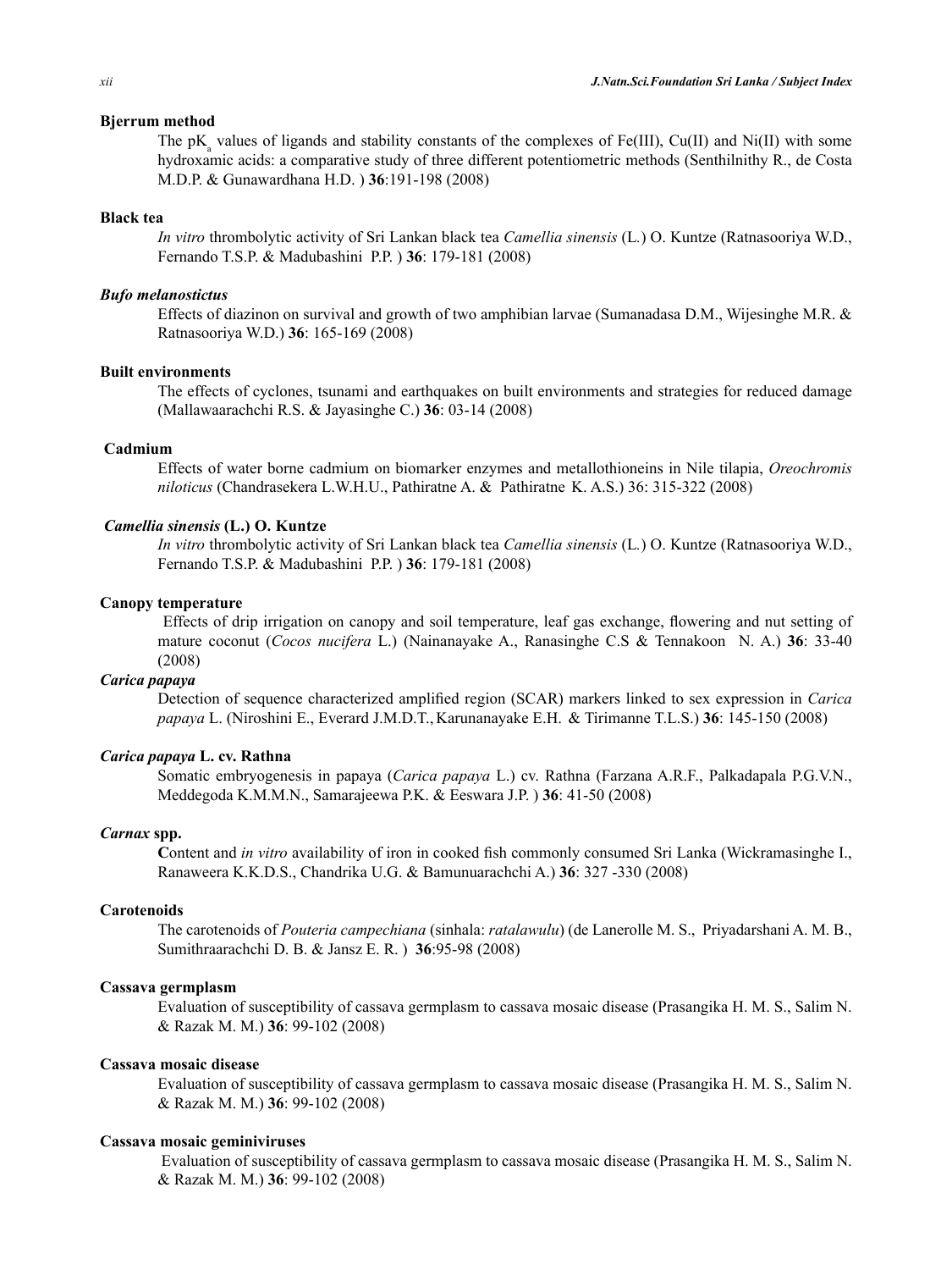# **Cathepsin D**

Computer aided docking of small molecules to the active site of the malarial aspartic protease, Plasmepsin II (Aberathne P., Mahabaduge J. & Silva S. J.) **36**: 171-178 (2008)

## **Chromosome**

Morphological, cytogenetic and genotypic differences between *spicata* and ordinary tall coconut (*Cocos nucifera* L.) (Perera P.I.P., Wickremasinghe I.P. & Fernando W.M.U.) **36**: 103 -108 (2008)

## **Chromosome substitution lines**

Chromosome substitution lines for the analysis of heterosis in *Arabidopsis thaliana* (Perera S.A.C.N., Pooni H.S. &. Kearsey M.J.) **36: 275-280 (2008)**

# **Cladistics**

Phylogenetic relationships of *Gordonia* Ellis (Theaceae) species endemic to Sri Lanka (Yakandawala D.M.D. & Gunathilake L.A.A.H.) **36**:51-58 (2008)

#### **Class diagrams**

A mathematical approach to object oriented design patterns (Kodituwakku S.R. & Bertok P.) **36**: 219:227 (2008)

#### **Clot lysis**

*In vitro* thrombolytic activity of Sri Lankan black tea *Camellia sinensis* (L*.*) O. Kuntze (Ratnasooriya W.D., Fernando T.S.P. & Madubashini P.P. ) 36: 179-181 (2008)

## **Coastal structures**

Wave run-up and overtopping over smooth and rock slopes of coastal structures without crown walls (Wijetunge J.J.) **36**: 157-164 (2008)

# **Coconut irrigation**

Effects of drip irrigation on canopy and soil temperature, leaf gas exchange, flowering and nutsetting of mature coconut (*Cocos nucifera* L.) (Nainanayake A., Ranasinghe C.S. & Tennakoon N. A.) **36**: 33-40 (2008)

# **Coconut (***Cocos nucifera* **L.)**

Morphological, cytogenetic and genotypic differences between *spicata* and ordinary tall coconut (*Cocos nucifera* L.) (Perera P.I.P., Wickremasinghe I.P. & Fernando W.M.U.) **36**: 103 -108 (2008)

#### **Common bees**

Keys for the identification of common bees of Sri Lanka (Inoka W. A., Karunaratne P. & Edirisinghe J. P. ) **36**: 69-89 (2008)

## **Concrete**

Identification of the most suitable rock types for manufacture of quarry dust in Sri Lanka (Jayawardena U. De S. & Dissanayake D.M.S. ) **36**: 215-218 (2008)

## **Cooking**

Content and *in vitro* availability of iron in cooked fish commonly consumed Sri Lanka (Wickramasinghe I., Ranaweera K.K.D.S., Chandrika U.G. & Bamunuarachchi A.) **36**: 327 -330 (2008)

#### **Copper**

Copper availability and selective microbiological properties of an intensively cultivated ultisol in Nuwara Eliya (Dandeniya W.S. & Rajapaksha R.M.C.P.) **36**: 307 -313 (2008)

# **Corrosion**

Remaining service life prediction of riveted wrought iron railway bridges using system reliability approach (Dissanayake P.B.R. & Karunananda P.A.K.) **36**: 151-156 (2008)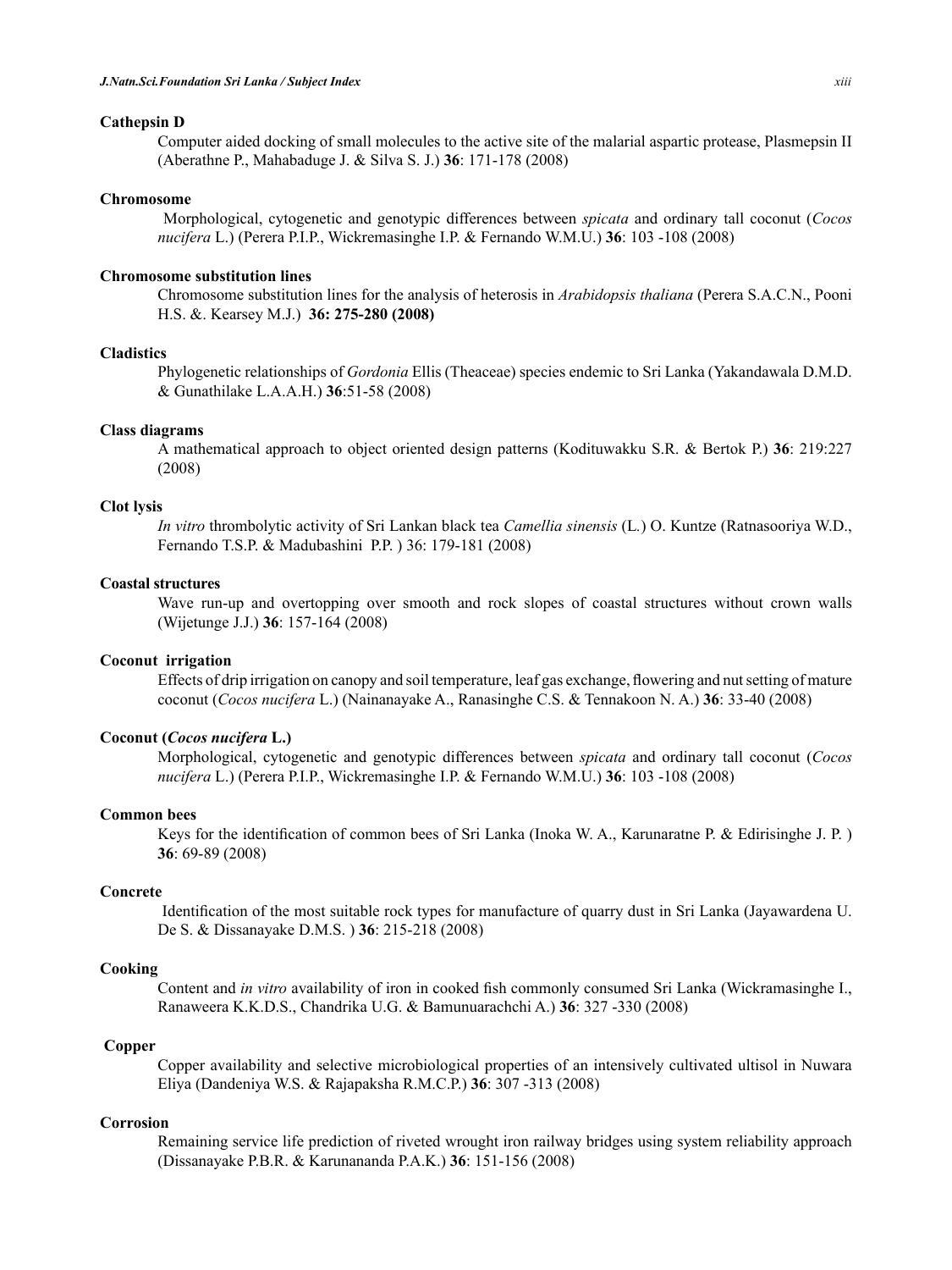### **Cross-reactivity**

Antigenic analysis of bovine *Sarcocystis* spp. in Sri Lanka (Hettiarachchi D.C. & Rajapakse R.P.V.J.) **36**: 239-244 (2008)

## **Cultivated ecosystems**

Copper availability and selective microbiological properties of an intensively cultivated ultisol in Nuwara Eliya (Dandeniya W.S. & Rajapaksha R.M.C.P.) **36**: 307 -313 (2008)

## **Cyanobacteria**

Setting up a polymerase chain reaction assay for the detection of toxic cyanobacteria (Magana-Arachchi D.N., Wanigatunge R.P. & Jeyanandarajah P.) **36**: 229-233 (2008)

## **Cytology**

Morphological, cytogenetic and genotypic differences between *spicata* and ordinary tall coconut (*Cocos nucifera* L.) (Perera P.I.P., Wickremasinghe I.P. & Fernando W.M.U.) **36**: 103 -108 (2008)

#### **Degradation**

Investigation of the reactivity of propanil using cyclic voltammetric methods (Navaratne A., Priyantha N. & Rodrigo U.) **36**: 199-203 (2008)

#### **Design pattern**

A mathematical approach to object oriented design patterns (Kodituwakku S.R. & Bertok P.) **36**: 219:227 (2008)

## **Diazinon**

Effects of diazinon on survival and growth of two amphibian larvae (Sumanadasa D.M., Wijesinghe M.R. & Ratnasooriya W.D.) **36**: 165-169 (2008)

# **Dioxocarboxylic acids**

Synthesis of 7-functionalized γ-lactones from furfural (Abeysekera A.M., Mahatantila C. & Sajeevani J.R.D.M.) 36: 185-190 (2008)

## **Dipterocarpaceae**

Phylogenetics of the endemic genus *Stemonoporus* Thw. (Dipterocarpaceae) (Rubasinghe C.K., Yakandawala D.M.D. & Wijesundara D.S.A.) **36**: 281-297 (2008)

#### **Disaster resistance**

The effects of cyclones, tsunami and earthquakes on built environments and strategies for reduced damage (Mallawaarachchi R.S. & Jayasinghe C.) **36**: 03-14 (2008)

# **Distribution**

Keys for the identification of common bees of Sri Lanka (Inoka W. A., Karunaratne P. & Edirisinghe J. P. ) **36**: 69-89 (2008)

## **DOCK v4**

Computer aided docking of small molecules to the active site of the malarial aspartic protease, Plasmepsin II (Aberathne P., Mahabaduge J. & Silva S. J.) **36**: 171-178 (2008)

#### **Drought**

Identification of drought prone agro-ecological regions in Sri Lanka (Chithranayana R.D. & Punyawardena B.V.R.) **36**: 117-123 (2008)

# *Drynaria quercifolia*

Occurrence of *Drynaria sparsisora* (Desv.) T. Moore, in the lower Hantana area, Sri Lanka (Ranil R.H.G. & Pushpakumara D.K.N.G.) **36**: 331-334 (2008)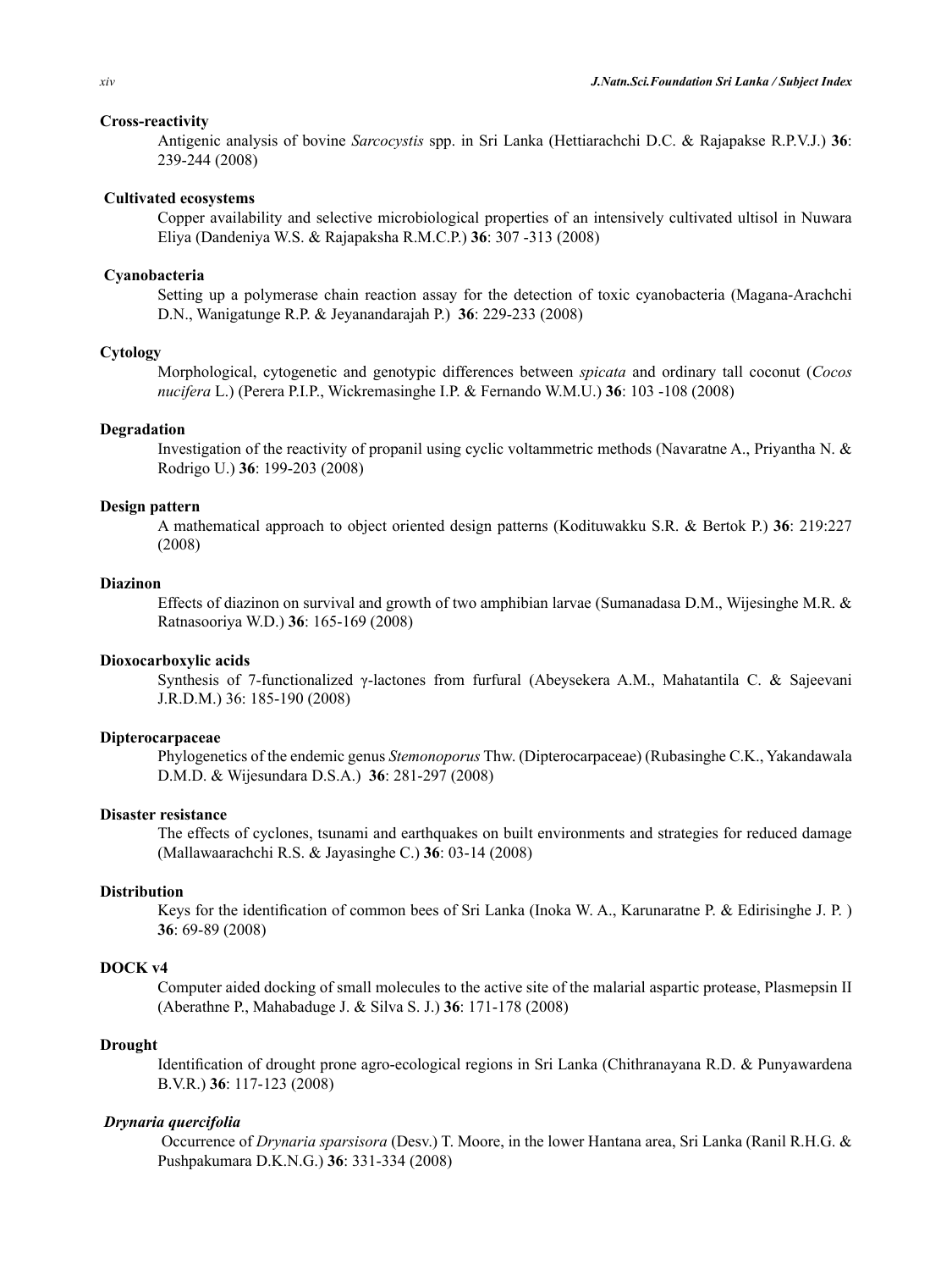#### *Drynaria sparsisora*

Occurrence of *Drynaria sparsisora* (Desv.) T. Moore, in the lower Hantana area, Sri Lanka (Ranil R.H.G. & Pushpakumara D.K.N.G.) **36**: 331-334 (2008)

#### **Dust grade tea**

*In vitro* thrombolytic activity of Sri Lankan black tea *Camellia sinensis* (L*.*) O. Kuntze (Ratnasooriya W.D., Fernando T.S.P. & Madubashini P.P. ) **36**: 179-181 (2008)

## **Electrical treeing**

Fractal characteristics of simulated electrical discharges (Amarasinghe D. & Sonnadara U.) **36**: 137-143 (2008)

# **Electrochemical**

Investigation of the reactivity of propanil using cyclic voltammetric methods (Navaratne A., Priyantha N. & Rodrigo U. ) **36**: 199-203 (2008)

# *Euphorbia antiquorum*

Insecticidal activity of *Euphorbia antiquorum* L. latex and its preliminary chemical analysis (de Silva W.A.P.P., Manuweera G.K. & Karunaratne S.H.P.P.) 36:15-23 (2008)

# **Exact critical points**

Exact critical points for testing subhypotheses in nonreplicated three-way experiments (Bandara E.R.A.D. & Wickremasinghe W.N.) **36**: 267 -273 (2008)

## **Exact results**

Ising model across planar lattices (Ranasinghe R.P.K.C. M.) **36**: 303-305 (2008)

#### *Exocoetus volitans*

Content and *in vitro* availability of iron in cooked fish commonly consumed Sri Lanka (Wickramasinghe I., Ranaweera K.K.D.S., Chandrika U.G. & Bamunuarachchi A.) **36**: 327 -330 (2008)

#### **Failure probability**

Remaining service life prediction of riveted wrought iron railway bridges using system reliability approach (Dissanayake P.B.R. & Karunananda P.A.K.) **36**: 151-156 (2008)

#### **Fatigue**

Remaining service life prediction of riveted wrought iron railway bridges using system reliability approach (Dissanayake P.B.R. & Karunananda P.A.K.) **36**: 151-156 (2008)

# **Ferns**

Occurrence of *Drynaria sparsisora* (Desv.) T. Moore, in the lower Hantana area, Sri Lanka (Ranil R.H.G. & Pushpakumara D.K.N.G.) **36**: 331-334 (2008)

# **Floral hosts**

Keys for the identification of common bees of Sri Lanka (Inoka W. A., Karunaratne P. & Edirisinghe J. P. ) **36**: 69-89 (2008)

# **Flow cytometry**

Morphological, cytogenetic and genotypic differences between *spicata* and ordinary tall coconut (*Cocos nucifera* L.) (Perera P.I.P., Wickremasinghe I.P. & Fernando W.M.U.) **36**: 103 -108 (2008)

# **FPGA**

Performance evaluation of multipliers in reconfigurable hardware (Wijesinghe W.A.S., Jayananda M.K. & Sonnadara D.U.J.) **36**: 235-237 (2008)

#### **Free chlorine**

Linear sweep voltammetric determination of free chlorine in waters using graphite working electrodes (Pathiratne K.A.S., Skandaraja S.S. & Jayasena E.M.C.M. ) **36**: 25-31 (2008)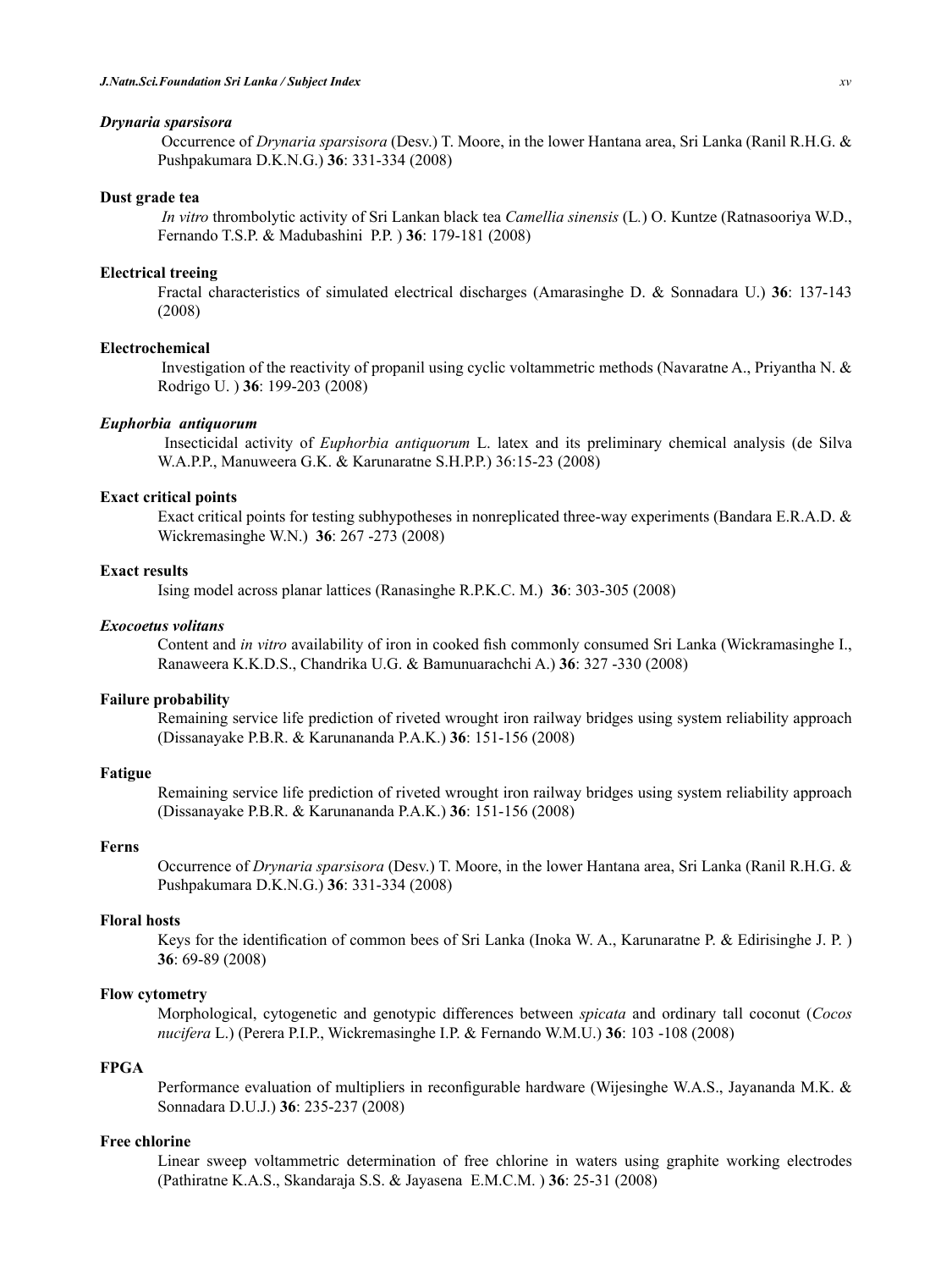#### **Furfural**

Synthesis of 7-functionalized γ-lactones from furfural (Abeysekera A.M., Mahatantila C. & Sajeevani J.R.D.M.) 36: 185-190 (2008)

#### **Furfurylidene ketones**

Synthesis of 7-functionalized γ-lactones from furfural **(**Abeysekera A.M., Mahatantila C. & Sajeevani J.R.D.M.) 36: 185-190 (2008)

## **Gamma lactones**

Synthesis of 7-functionalized γ-lactones from furfural **(**Abeysekera A.M., Mahatantila C. & Sajeevani J.R.D.M.) 36: 185-190 (2008)

# *Ganoderma lucidum*

The host preference of a *Ganoderma lucidum* strain for three tree species of Fabaceae family; *Cassia nodosa*, *Cassia fistula* and *Delonix regia* (Fernando K.M.E.P.) **36**: 323-326 (2008)

## **Ginger**

Bactericidal effect of selected spices, medicinal plants and tea on *Helicobacter pylori* strains from Sri Lanka (Weerasekera D., Fernando N., Bogahawatta L.B.A.E., Mallikahewa R. R. & Naulla D.J.) **36**: 91-94 (2008)

#### **Goodness of fit**

A novel method for testing goodness of fit of a proportional odds model : an application to an AIDS study (Abeysekera W. W. M. & Sooriyarachchi R. ) **36**: 123-135 (2008)

#### *Gordonia* **Ellis**

Phylogenetic relationships of *Gordonia* Ellis (Theaceae) species endemic to Sri Lanka (Yakandawala D.M.D. & Gunathilake L.A.A.H.) **36**:51-58 (2008)

# **Graphite working electrodes**

Linear sweep voltammetric determination of free chlorine in waters using graphite working electrodes (Pathiratne K.A.S., Skandaraja S.S. & Jayasena E.M.C.M. ) **36**: 25-31 (2008)

# **Hantana**

Occurrence of *Drynaria sparsisora* (Desv.) T. Moore, in the lower Hantana area, Sri Lanka (Ranil R.H.G. & Pushpakumara D.K.N.G.) **36**: 331-334 (2008)

## *Helicobacter pylori*

Bactericidal effect of selected spices, medicinal plants and tea on *Helicobacter pylori* strains from Sri Lanka (Weerasekera D., Fernando N., Bogahawatta L.B.A.E., Mallikahewa R. R. & Naulla D.J.) **36**: 91-94 (2008)

# **Heterosis**

Chromosome substitution lines for the analysis of heterosis in *Arabidopsis thaliana* (Perera S.A.C.N., Pooni H.S. &. Kearsey M.J.) **36: 275-280 (2008)**

#### *Hortonia***, ishwarane**

Complete 2D NMR assignment and antifungal activity of ishwarane isolated from *Hortonia*, a genus endemic to Sri Lanka (Ratnayake R., Jayasinghe S., Bandara B.M R. & Karunaratne V.) **36**: 109-112 (2008)

#### **Hydroxamic acid**

The  $pK_a$  values of ligands and stability constants of the complexes of Fe(III), Cu(II) and Ni(II) with some hydroxamic acids: a comparative study of three different potentiometric methods (Senthilnithy R., de Costa M.D.P. & Gunawardhana H.D. ) **36**: 191-198 (2008)

#### **Hypocotyls**

Somatic embryogenesis in papaya (*Carica papaya* L.) cv. Rathna (Farzana A.R.F., Palkadapala P.G.V.N., Meddegoda K.M.M.N., Samarajeewa P.K. & Eeswara J.P.) **36**: 41-50 (2008)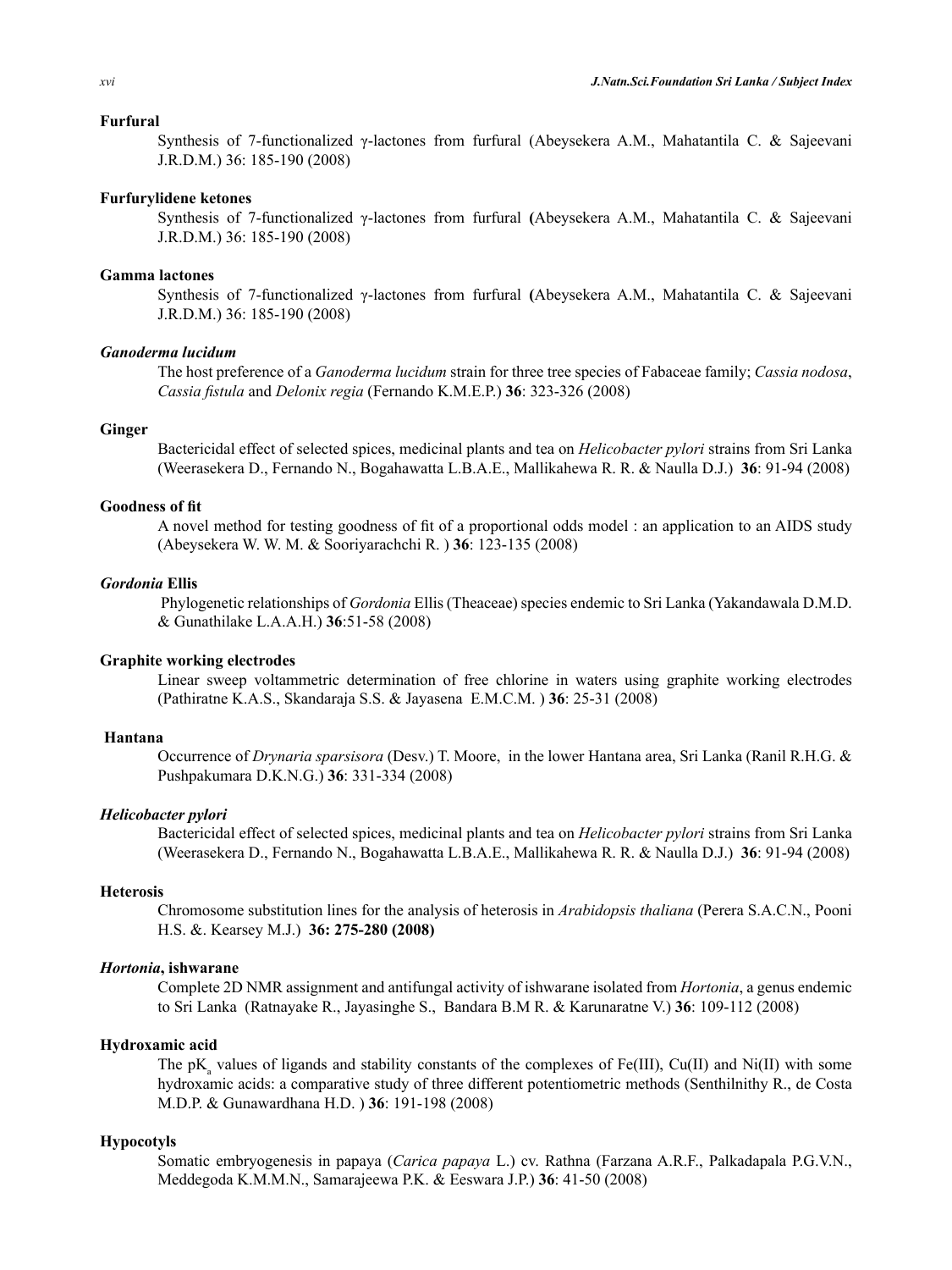#### **Identification-keys**

Keys for the identification of common bees of Sri Lanka (Inoka W. A., Karunaratne P. & Edirisinghe J. P. ) **36**: 69-89 (2008)

#### *in vitro* **iron availability**

Content and *in vitro* availability of iron in cooked fish commonly consumed Sri Lanka (Wickramasinghe I., Ranaweera K.K.D.S., Chandrika U.G. & Bamunuarachchi A.) **36**: 327 -330 (2008)

# **India**

Evaluating research productivity: a case stuffy of the rice scientists in India and Sri Lanka (Wickremasinghe Seetha I.) **36**: 59-68 (2008)

#### **Inhibition**

Bactericidal effect of selected spices, medicinal plants and tea on *Helicobacter pylori* strains from Sri Lanka (Weerasekera D., Fernando N., Bogahawatta L.B.A.E., Mallikahewa R. R. & Naulla D.J.) **36**: 91-94 (2008)

## **Insecticidal properties**

Insecticidal activity of *Euphorbia antiquorum* L. latex and its preliminary chemical analysis (de Silva W.A.P.P., Manuweera G.K. & Karunaratne S.H.P.P.) **36**:15-23 (2008)

## **Irving and Rossotti method**

The  $pK_a$  values of ligands and stability constants of the complexes of Fe(III), Cu(II) and Ni(II) with some hydroxamic acids: a comparative study of three different potentiometric methods (Senthilnithy R., de Costa M.D.P. & Gunawardhana H.D. ) **36**: 191-198 (2008)

#### **Ising model**

Gauge-invariant 3D Ising actions (Ranasinghe R.P.K.C. M.) **36**: 299-302 (208)

# **Ising model**

Ising model across planar lattices (Ranasinghe R.P.K.C. M.) **36**: 303-305 (2008)

#### **Kandy**

Determination of atmospheric PM<sub>10</sub> concentration in Kandy in relation to traffic intensity (Elangasinghe M.A. & Shanthini R.) **36**: 245-249 (2008)

#### **Landscape trees**

The host preference of a *Ganoderma lucidum* strain for three tree species of Fabaceae family; *Cassia nodosa*, *Cassia fistula* and *Delonix regia* (Fernando K.M.E.P.) **36**: 323-326 (2008)

#### **Leaf**

Somatic embryogenesis in papaya (*Carica papaya* L.) cv. Rathna (Farzana A.R.F., Palkadapala P.G.V.N., Meddegoda K.M.M.N., Samarajeewa P.K. & Eeswara J.P. **36**: 41-50 (2008)

## **Lightning**

Fractal characteristics of simulated electrical discharges (Amarasinghe D. & Sonnadara U.) **36**: 137-143 (2008)

## **Linear sweep voltammetry**

Linear sweep voltammetric determination of free chlorine in waters using graphite working electrodes (Pathiratne K.A.S., Skandaraja S.S. & Jayasena E.M.C.M. ) **36**: 25-31 (2008)

#### **Malaria**

Computer aided docking of small molecules to the active site of the malarial aspartic protease, Plasmepsin II (Aberathne P., Mahabaduge J. & Silva S. J.) **36**: 171-178 (2008)

#### *Manihot esculenta* **Crantz**

Evaluation of susceptibility of cassava germplasm to cassava mosaic disease (Prasangika H. M. S., Salim N. & Razak M. M.) **36**: 99-102 (2008)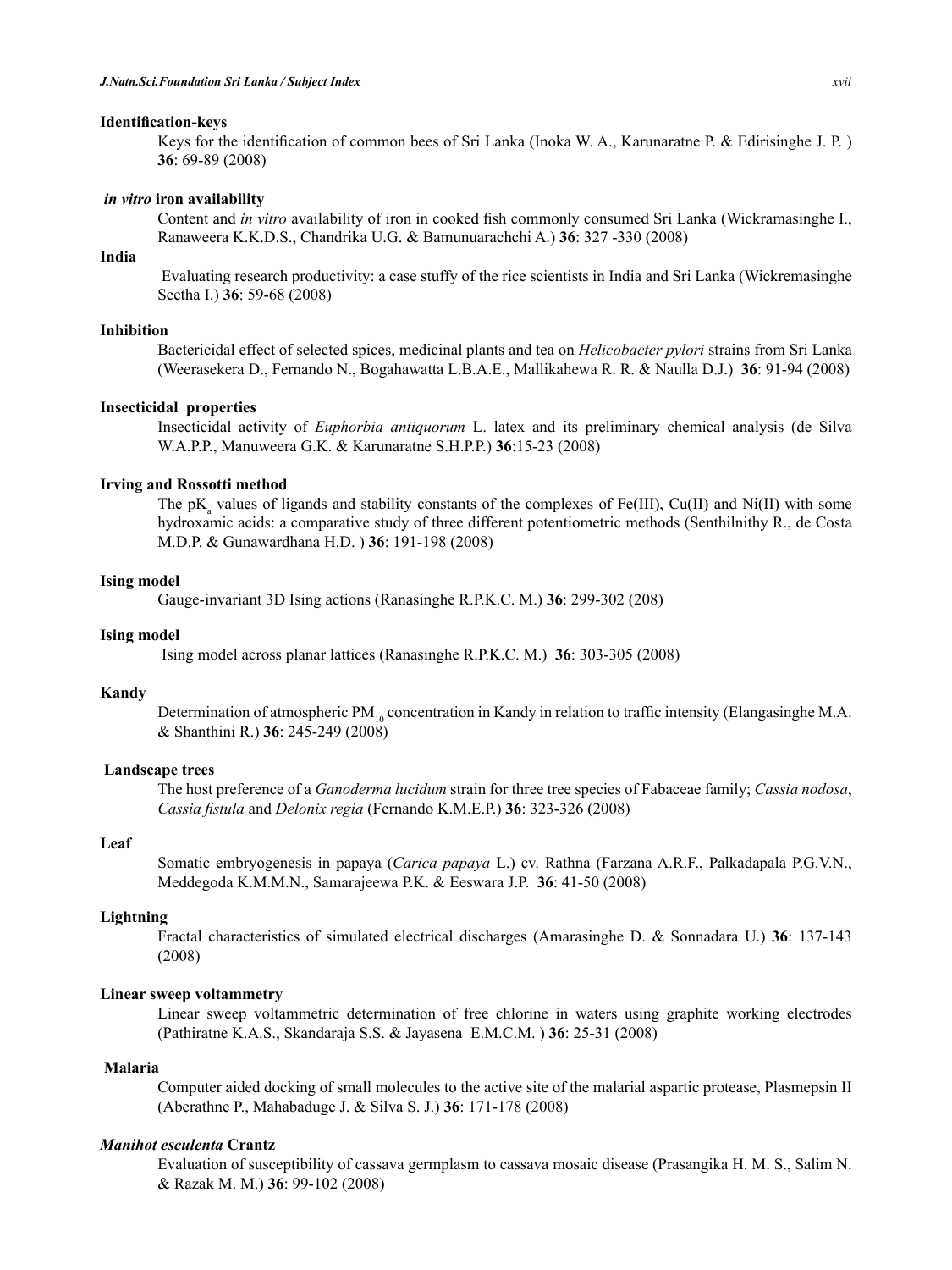#### **Masonry concrete interface**

Field survey and numerical modelling of cracking in masonry walls due to thermal movements of an overlying slab (Dilrukshi K.G.S. & Dias W.P.S.) 36: 205-213 (2008)

## **Masonry walls**

Field survey and numerical modelling of cracking in masonry walls due to thermal movements of an overlying slab (Dilrukshi K.G.S. & Dias W.P.S.) 36: 205-213 (2008)

## *Mcy* **gene**

Setting up a polymerase chain reaction assay for the detection of toxic cyanobacteria (Magana-Arachchi D.N., Wanigatunge R.P. & Jeyanandarajah P.) **36**: 229-233 (2008)

# **Mean field theory**

Gauge-invariant 3D Ising actions (Ranasinghe R.P.K.C. M.) **36**: 299-302 (2008)

## **Medicinal**

Bactericidal effect of selected spices, medicinal plants and tea on *Helicobacter pylori* strains from Sri Lanka (Weerasekera D., Fernando N., Bogahawatta L.B.A.E.., Mallikahewa R. R. & Naulla D.J.) **36**: 91-94 (2008)

## **Metallothionein**

Effects of water borne cadmium on biomarker enzymes and metallothioneins in Nile tilapia, *Oreochromis niloticus* (Chandrasekera L.W.H.U., Pathiratne A. & Pathiratne K.A.S.) **36**: 315-322 (2008)

## **Metamorphic rocks**

Identification of the most suitable rock types for manufacture of quarry dust in Sri Lanka (Jayawardena U. De S. & Dissanayake D.M.S. ) **36**: 215-218 (2008)

# **Microcystin**

Setting up a polymerase chain reaction assay for the detection of toxic cyanobacteria(Magana-Arachchi D.N., Wanigatunge R.P. & Jeyanandarajah P.) **36**: 229-233 (2008)

## *Microcystis aeruginosa*

Setting up a polymerase chain reaction assay for the detection of toxic cyanobacteria (Magana-Arachchi D.N., Wanigatunge R.P. & Jeyanandarajah P.) **36**: 229-233 (2008)

# **MOLARIS**

Computer aided docking of small molecules to the active site of the malarial aspartic protease, Plasmepsin II (Aberathne P., Mahabaduge J. & Silva S. J.) **36**: 171-178 (2008)

## **Monophyly**

Phylogenetic relationships of *Gordonia* Ellis (Theaceae) species endemic to Sri Lanka (Yakandawala D.M.D. & Gunathilake L.A.A.H.) **36**:51-58 (2008)

## **Morphological data**

Phylogenetic relationships of *Gordonia* Ellis (Theaceae) species endemic to Sri Lanka (Yakandawala D.M.D. & Gunathilake L.A.A.H.) **36**:51-58 (2008)

# **Morphological data**

Phylogenetics of the endemic genus *Stemonoporus* Thw. (Dipterocarpaceae) (Rubasinghe C.K., Yakandawala D.M.D. & Wijesundara D.S.A.) **36**: 281-297 (2008)

#### **Mortality**

Effects of diazinon on survival and growth of two amphibian larvae (Sumanadasa D.M., Wijesinghe M. R. & Ratnasooriya W.D.) **36**: 165-169 (2008)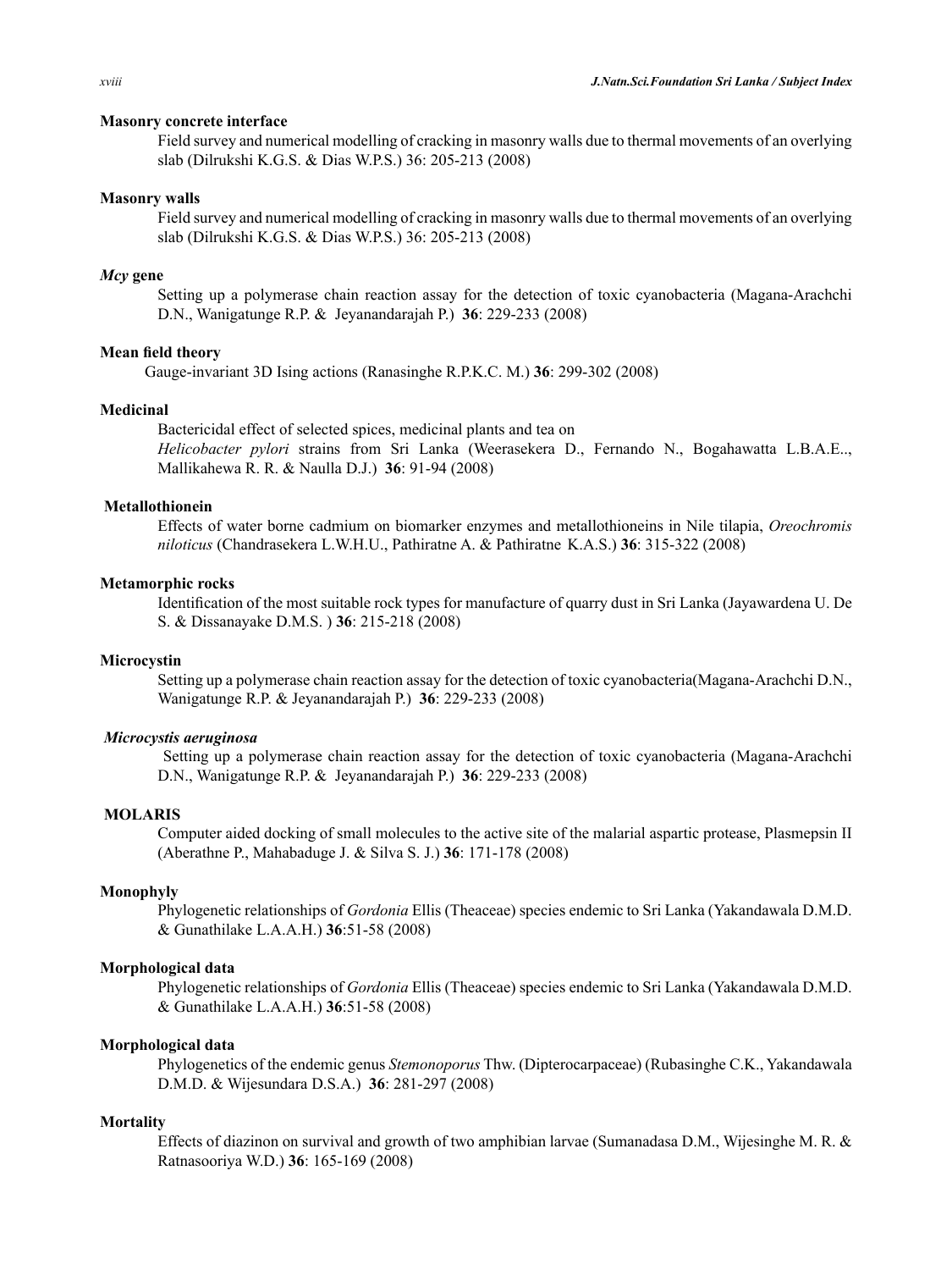#### **Multiplier hardware architecture**

Performance evaluation of multipliers in reconfigurable hardware (Wijesinghe W.A.S., Jayananda M.K. & Sonnadara D.U.J.) **36**: 235-237 (2008)

#### **Natural disasters**

The effects of cyclones, tsunami and earthquakes on built environments and strategies for reduced damage (Mallawaarachchi R.S. & Jayasinghe C.) **36**: 03-14 (2008)

#### **Numerical modelling**

Field survey and numerical modelling of cracking in masonry walls due to thermal movements of an overlying slab (Dilrukshi K.G.S. & Dias W.P.S.) 36: 205-213 (2008)

## **Open surface solutions**

Gauge-invariant 3D Ising actions (Ranasinghe R.P.K.C. M.) **36**: 299-302 (208)

## **Ordinal categorical data**

A novel method for testing goodness of fit of a proportional odds model : an application to an AIDS study (Abeysekera W. W. M. & Sooriyarachchi R. ) **36**: 123-135 (2008)

#### **Organic carbon**

Copper availability and selective microbiological properties of an intensively cultivated ultisol in Nuwara Eliya (Dandeniya W.S. & Rajapaksha R.M.C.P.) **36**: 307 -313 (2008)

## **Organophosphate pesticide**

Effects of diazinon on survival and growth of two amphibian larvae (Sumanadasa D.M., Wijesinghe M.R. & Ratnasooriya W.D**.) 36**: 165-169 (2008)

# **Papaya**

Detection of sequence characterized amplified region (SCAR) markers linked to sex expression in *Carica papaya* L. (Niroshini E., Everard J.M.D.T., Karunanayake E.H. & Tirimanne T.L.S.) **36**: 145-150 (2008

# **Papaya**

Somatic embryogenesis in papaya (*Carica papaya* L.) cv. Rathna (Farzana A.R.F., Palkadapala P.G.V.N., Meddegoda K.M.M.N., Samarajeewa P.K. & Eeswara J.P.**) 36**: 41-50 (2008)

#### **Particulate matter**

Determination of atmospheric PM<sub>10</sub> concentration in Kandy in relation to traffic intensity (Elangasinghe M.A. & Shanthini R.) **36**: 245-249 (2008)

# **Pattern formalism**

A mathematical approach to object oriented design patterns (Kodituwakku S.R. & Bertok P.) **36**: 219:227 (2008)

# **Pesticides**

Investigation of the reactivity of propanil using cyclic voltammetric methods (Navaratne A., Priyantha N. & Rodrigo U.) **36**: 199-203 (2008)

#### **pH**

Copper availability and selective microbiological properties of an intensively cultivated ultisol in Nuwara Eliya (Dandeniya W.S. & Rajapaksha R.M.C.P.) **36**: 307 -313 (2008)

## **Phylogeny**

Phylogenetics of the endemic genus *Stemonoporus* Thw. (Dipterocarpaceae) (Rubasinghe C.K., Yakandawala D.M.D. & Wijesundara D.S.A.) **36**: 281-297 (2008)

# **Phytochemistry**

Phylogenetics of the endemic genus *Stemonoporus* Thw. (Dipterocarpaceae) (Rubasinghe C.K., Yakandawala D.M.D. & Wijesundara D.S.A.) **36**: 281-297 (2008)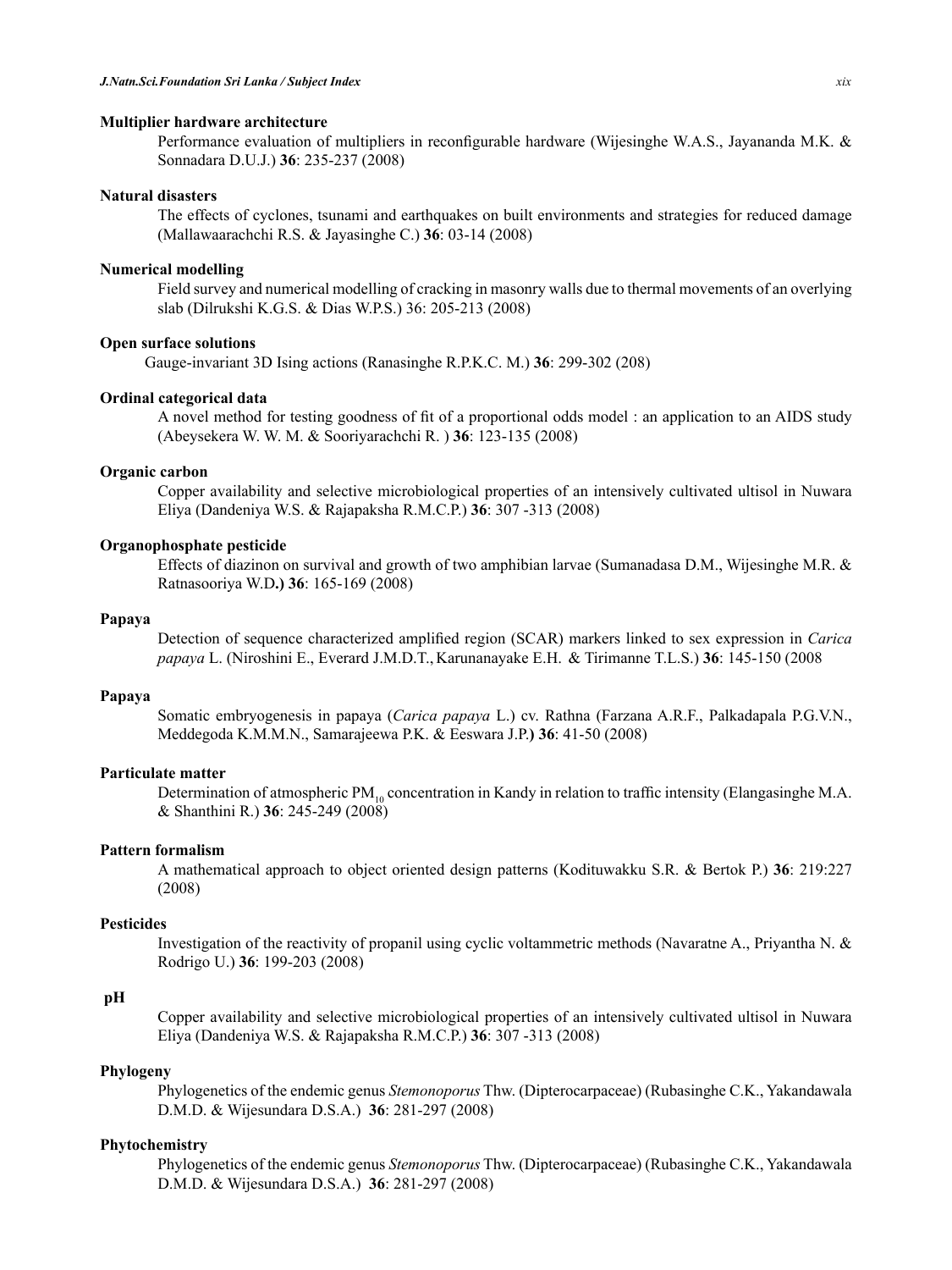## **Plant extracts**

Insecticidal activity of *Euphorbia antiquorum* L. latex and its preliminary chemical analysis (de Silva W.A.P.P., Manuweera G.K. & Karunaratne S.H.P.P.) **36**:15-23 (2008)

## **Plants**

Bactericidal effect of selected spices, medicinal plants and tea on *Helicobacter pylori* strains from Sri Lanka (Weerasekera D., Fernando N., Bogahawatta L.B.A.E., Mallikahewa R. R. & Naulla D.J.) **36**: 91-94 (2008

#### **Plasmepsin II**

Computer aided docking of small molecules to the active site of the malarial aspartic protease, Plasmepsin II (Aberathne P., Mahabaduge J. & Silva S. J.) **36**: 171-178 (2008)

# $PM_{10}$

Determination of atmospheric PM<sub>10</sub> concentration in Kandy in relation to traffic intensity (Elangasinghe M.A. & Shanthini R.) **36**: 245-249 (2008)

#### *Polypedates cruciger*

Effects of diazinon on survival and growth of two amphibian larvae (Sumanadasa D.M., Wijesinghe M.R. & Ratnasooriya W.D.) **36**: 165-169 (2008)

#### *Pouteria campechiana*

The carotenoids of *Pouteria campechiana* (sinhala: *ratalawulu*) (de Lanerolle M. S.., Priyadarshani A. M. B., Sumithraarachchi D. B. & Jansz E. R. ) **36**:95-98 (2008)

## **Predatory insects**

Insecticidal activity of *Euphorbia antiquorum* L. latex and its preliminary chemical analysis (de Silva W.A.P.P., Manuweera G.K. & Karunaratne S.H.P.P.) **36**:15-23 (2008)

# **Propanil**

Investigation of the reactivity of propanil using cyclic voltammetric methods (Navaratne A., Priyantha N. & Rodrigo U.) **36**: 199-203 (2008)

#### **Proportional odds model**

A novel method for testing goodness of fit of a proportional odds model : an application to an AIDS study (Abeysekera W. W. M. & Sooriyarachchi R. ) **36**: 123-135 (2008)

#### **Protozoan parasite**

Antigenic analysis of bovine *Sarcocystis* spp. in Sri Lanka (Hettiarachchi D.C. & Rajapakse R.P.V.J.) **36**: 239-244 (2008)

#### **Pteridophytes**

Occurrence of *Drynaria sparsisora* (Desv.) T. Moore, in the lower Hantana area, Sri Lanka (Ranil R.H.G. & Pushpakumara D.K.N.G.) **36**: 331-334 (2008)

## **Quarries**

Identification of the most suitable rock types for manufacture of quarry dust in Sri Lanka (Jayawardena U. De S. & Dissanayake D.M.S. ) **36**: 215-218 (2008)

#### **Railway bridges**

Remaining service life prediction of riveted wrought iron railway bridges using system reliability approach (Dissanayake P.B.R. & Karunananda P.A.K.) **36**: 151-156 (2008)

# **Rainfall**

Identification of drought prone agro-ecological regions in Sri Lanka (Chithranayana R.D. & Punyawardena B.V.R.) **36**: 117-123 (2008)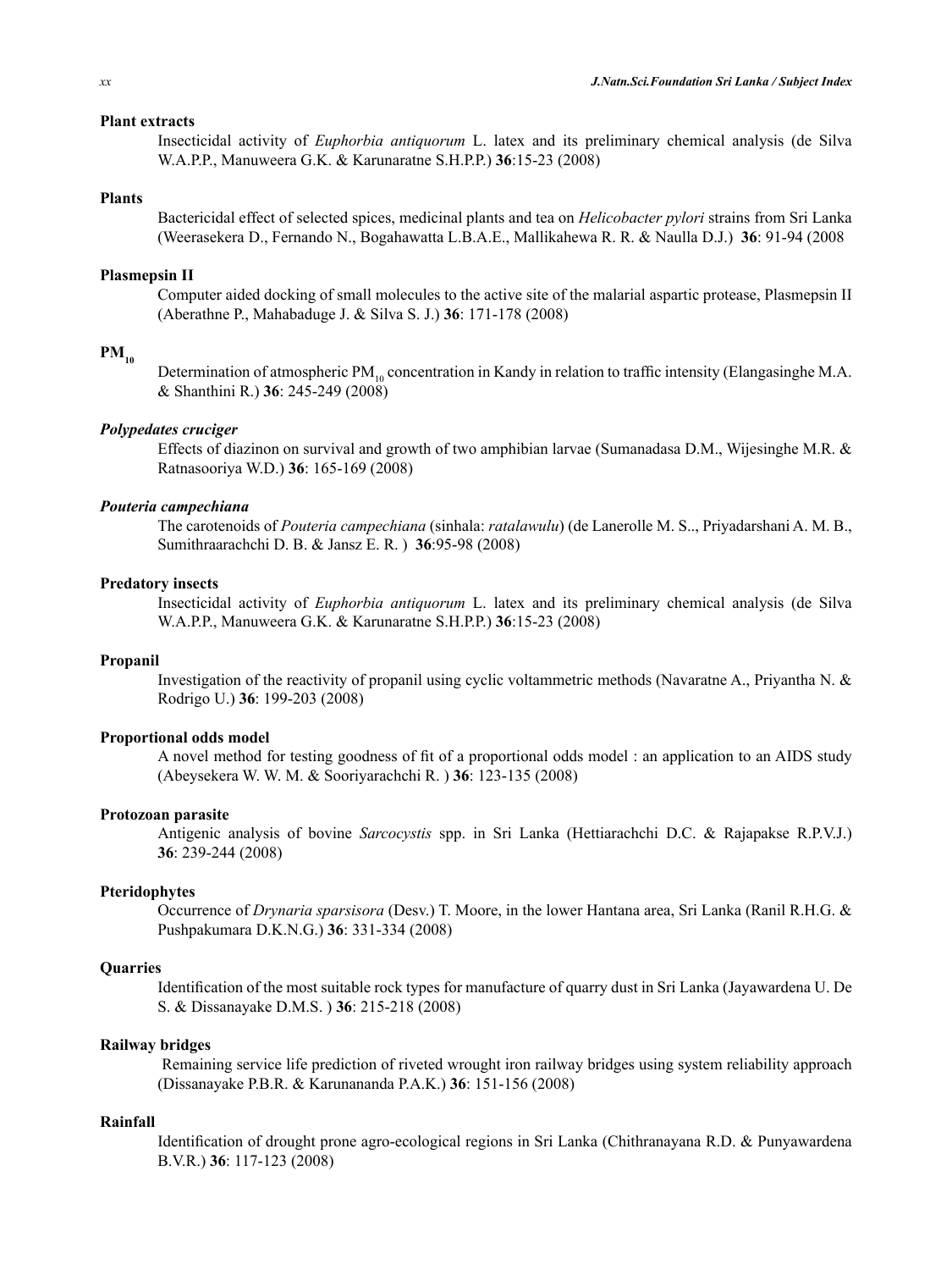## *Ratalawulu*

The carotenoids of *Pouteria campechiana* (sinhala: *ratalawulu*) (de Lanerolle M. S., Priyadarshani A. M. B., Sumithraarachchi D. B. & Jansz E. R. ) **36**:95-98 (2008)

## **Reactivity**

Investigation of the reactivity of propanil using cyclic voltammetric methods (Navaratne A., Priyantha N. & Rodrigo U.) **36**: 199-203 (2008)

## **Reconfigurable computing**

Performance evaluation of multipliers in reconfigurable hardware (Wijesinghe W.A.S., Jayananda M.K. & Sonnadara D.U.J.) **36**: 235-237 (2008)

# **Reliability index**

Remaining service life prediction of riveted wrought iron railway bridges using system reliability approach (Dissanayake P.B.R. & Karunananda P.A.K.) **36**: 151-156 (2008)

#### **Remaining service life**

Remaining service life prediction of riveted wrought iron railway bridges using system reliability approach (Dissanayake P.B.R. & Karunananda P.A.K.) **36**: 151-156 (2008)

#### **Research productivity**

Evaluating research productivity: a case stuffy of the rice scientists in India and Sri Lanka (Wickremasinghe Seetha I.) **36**: 59-68 (2008)

## **Research publication**

Evaluating research productivity: a case stuffy of the rice scientists in India and Sri Lanka (Wickremasinghe Seetha I.) **36**: 59-68 (2008)

# **Residual analysis**

A novel method for testing goodness of fit of a proportional odds model : an application to an AIDS study (Abeysekera W. W. M. & Sooriyarachchi R. ) **36**: 123-135 (2008)

## **Rice insect pests**

Insecticidal activity of *Euphorbia antiquorum* L. latex and its preliminary chemical analysis (de Silva W.A.P.P., Manuweera G.K. & Karunaratne S.H.P.P.) **36**:15-23 (2008)

# **Rice research**

Evaluating research productivity: a case stuffy of the rice scientists in India and Sri Lanka (Wickremasinghe Seetha I.) **36**: 59-68 (2008)

# **Rice scientists**

Evaluating research productivity: a case stuffy of the rice scientists in India and Sri Lanka (Wickremasinghe Seetha I.) **36**: 59-68 (2008)

## **Rock slope**

Wave run-up and overtopping over smooth and rock slopes of coastal structures without crown walls (Wijetunge J.J.) **36**: 157-164 (2008)

#### **Root and butt rot**

The host preference of a *Ganoderma lucidum* strain for three tree species of Fabaceae family; *Cassia nodosa*, *Cassia fistula* and *Delonix regia* (Fernando K.M.E.P.) **36**: 323-326 (2008)

# **Sand**

Identification of the most suitable rock types for manufacture of quarry dust in Sri Lanka (Jayawardena U. De S. & Dissanayake D.M.S. ) **36**: 215-218 (2008)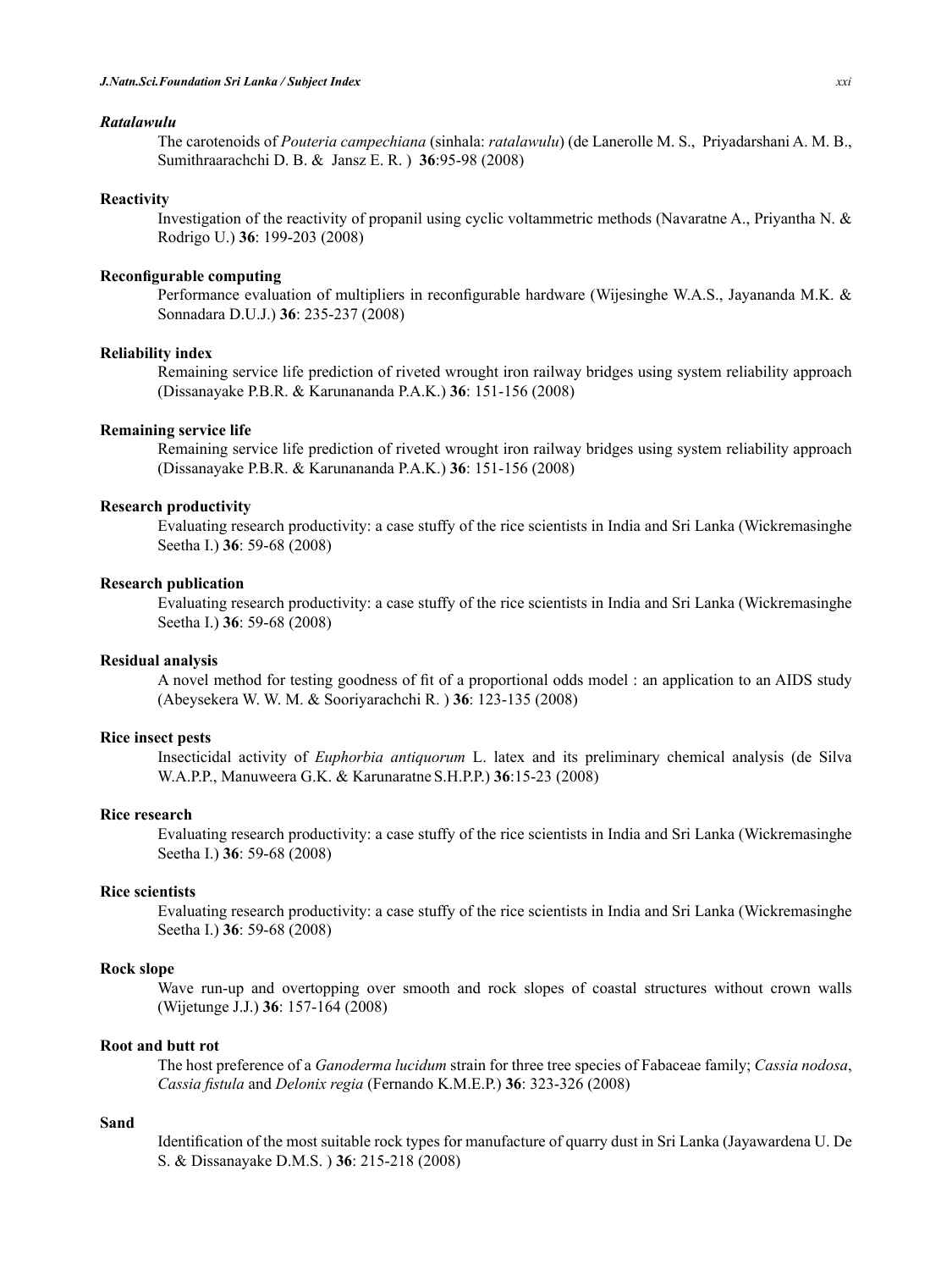#### *Sarcocystis*

Antigenic analysis of bovine *Sarcocystis* spp. in Sri Lanka (Hettiarachchi D.C. & Rajapakse R.P.V.J.) **36**: 239-244 (2008)

#### *Sardinella albella*

Content and *in vitro* availability of iron in cooked fish commonly consumed Sri Lanka (Wickramasinghe I., Ranaweera K.K.D.S., Chandrika U.G. & Bamunuarachchi A.) **36**: 327 -330 (2008)

## *Sardinella melanura*

Content and *in vitro* availability of iron in cooked fish commonly consumed Sri Lanka (Wickramasinghe I., Ranaweera K.K.D.S., Chandrika U.G. & Bamunuarachchi A.) **36**: 327 -330 (2008)

# **Sarkar and Kruck method**

The  $pK_a$  values of ligands and stability constants of the complexes of Fe(III), Cu(II) and Ni(II) with some hydroxamic acids: a comparative study of three different potentiometric methods (Senthilnithy R., de Costa M.D.P. & Gunawardhana H.D. ) **36**: 191-198 (2008)

# **SCAR marker**

Detection of sequence characterized amplified region (SCAR) markers linked to sex expression in *Carica papaya* L. (Niroshini E., Everard J.M.D.T., Karunanayake E.H. & Tirimanne T.L.S.) **36**: 145-150 (2008

## **Science & technology output**

Evaluating research productivity: a case stuffy of the rice scientists in India and Sri Lanka (Wickremasinghe Seetha I.) **36**: 59-68 (2008)

#### **Science policy**

Evaluating research productivity: a case stuffy of the rice scientists in India and Sri Lanka (Wickremasinghe Seetha I.) **36**: 59-68 (2008)

## **Sex linked polymorphism**

Detection of sequence characterized amplified region (SCAR) markers linked to sex expression in *Carica papaya* L. (Niroshini E. Everard J.M.D.T., Karunanayake E.H. & Tirimanne T.L.S.) **36**: 145-150 (2008

## **Simulation**

Fractal characteristics of simulated electrical discharges (Amarasinghe D. & Sonnadara U.) **36**: 137-143 (2008)

#### **Smooth slope**

Wave run-up and overtopping over smooth and rock slopes of coastal structures without crown walls (Wijetunge J.J.) **36**: 157-164 (2008)

#### **Soil temperature**

Effects of drip irrigation on canopy and soil temperature, leaf gas exchange, flowering and nutsetting of mature coconut (*Cocos nucifera* L.) (Nainanayake A., Ranasinghe C.S. & Tennakoon N. A.) **36**: 33-40 (2008)

# **Somatic embryogenesis**

Somatic embryogenesis in papaya (*Carica papaya* L.) cv. Rathna (Farzana A.R.F., Palkadapala P.G.V.N., Meddegoda K.M.M.N., Samarajeewa P.K. & Eeswara J.P. ) **36**: 41-50 (2008)

#### *Spicata*

Morphological, cytogenetic and genotypic differences between *spicata* and ordinary tall coconut (*Cocos nucifera* L.) (Perera P.I.P., Wickremasinghe I.P. & Fernando W.M.U.) **36**: 103 -108 (2008)

#### **Square lattice**

Ising model across planar lattices (Ranasinghe R.P.K.C. M.) **36**: 303-305 (2008)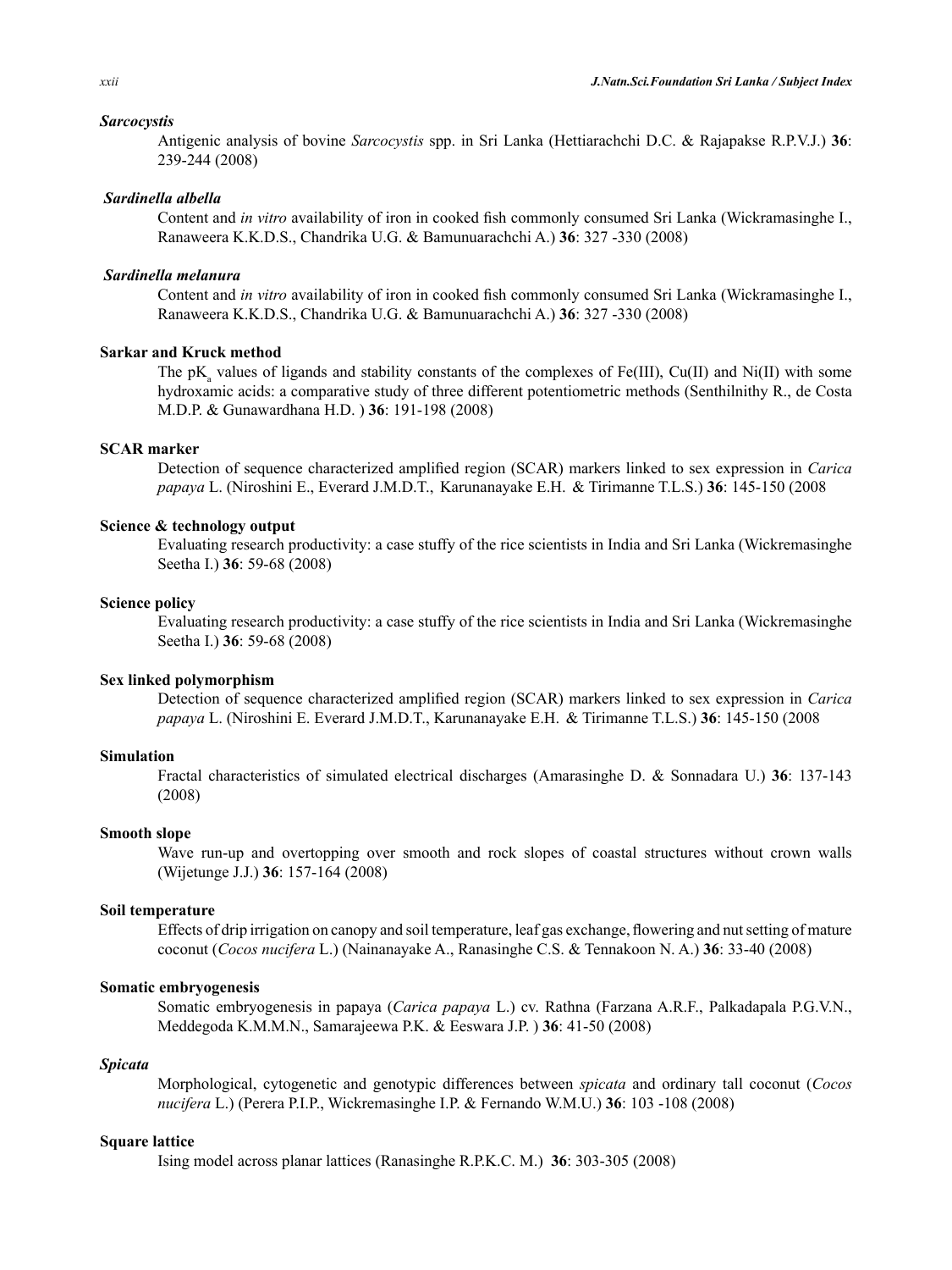## **Sri Lanka**

Keys for the identification of common bees of Sri Lanka (Inoka W. A., Karunaratne P. & Edirisinghe J. P. ) **36**: 69-89 (2008)

# **Sri Lanka**

Antigenic analysis of bovine *Sarcocystis* spp. in Sri Lanka (Hettiarachchi D.C. & Rajapakse R.P.V.J.) **36**: 239-244 (2008)

## **Sri Lanka**

Bactericidal effect of selected spices, medicinal plants and tea on *Helicobacter pylori* strains from Sri Lanka (Weerasekera D., Fernando N., Bogahawatta L.B.A.E., Mallikahewa R. R. & Naulla D.J.) **36**: 91-94 (2008)

# **Sri Lanka**

Complete 2D NMR assignment and antifungal activity of ishwarane isolated from *Hortonia*, a genus endemic to Sri Lanka (Ratnayake R., Jayasinghe S., Bandara B.M R. & Karunaratne V.) **36**: 109-112 (2008)

## **Sri Lanka**

Determination of atmospheric PM<sub>10</sub> concentration in Kandy in relation to traffic intensity (Elangasinghe M.A. & Shanthini R.) **36**: 245-249 (2008)

#### **Sri Lanka**

Evaluating research productivity: a case stuffy of the rice scientists in India and Sri Lanka (Wickremasinghe Seetha I.) **36**: 59-68 (2008)

# **Sri Lanka**

Identification of drought prone agro-ecological regions in Sri Lanka (Chithranayana R.D. &. Punyawardena B.V.R.) **36**: 117-123 (2008)

# **Sri Lanka**

Identification of the most suitable rock types for manufacture of quarry dust in Sri Lanka (Jayawardena U. De S. & Dissanayake D.M.S. ) **36**: 215-218 (2008)

## **Sri Lanka**

Phylogenetic relationships of *Gordonia* Ellis (Theaceae) species endemic to Sri Lanka (Yakandawala D.M.D. & Gunathilake L.A.A.H. ) **36**:51-58 (2008)

#### **Sri Lanka**

The carotenoids of *Pouteria campechiana* (sinhala: *ratalawulu*) (de Lanerolle M. S., Priyadarshani A. M. B., Sumithraarachchi D. B. & Jansz E. R. ) **36**:95-98 (2008)

## **Stability constant**

The  $pK_a$  values of ligands and stability constants of the complexes of Fe(III), Cu(II) and Ni(II) with some hydroxamic acids: a comparative study of three different potentiometric methods (Senthilnithy R., de Costa M.D.P. & Gunawardhana H.D. ) **36**: 191-198 (2008)

# *Stemonoporus*

Phylogenetics of the endemic genus *Stemonoporus* Thw. (Dipterocarpaceae) (Rubasinghe C.K., Yakandawala D.M.D. & Wijesundara D.S.A.) **36**: 281-297 (2008)

#### **Surface discharges**

Fractal characteristics of simulated electrical discharges (Amarasinghe D. & Sonnadara U.) **36**: 137-143 (2008)

#### **Tadpoles**

Effects of diazinon on survival and growth of two amphibian larvae (Sumanadasa D.M., Wijesinghe M.R. & Ratnasooriya W.D.) **36**: 165-169 (2008)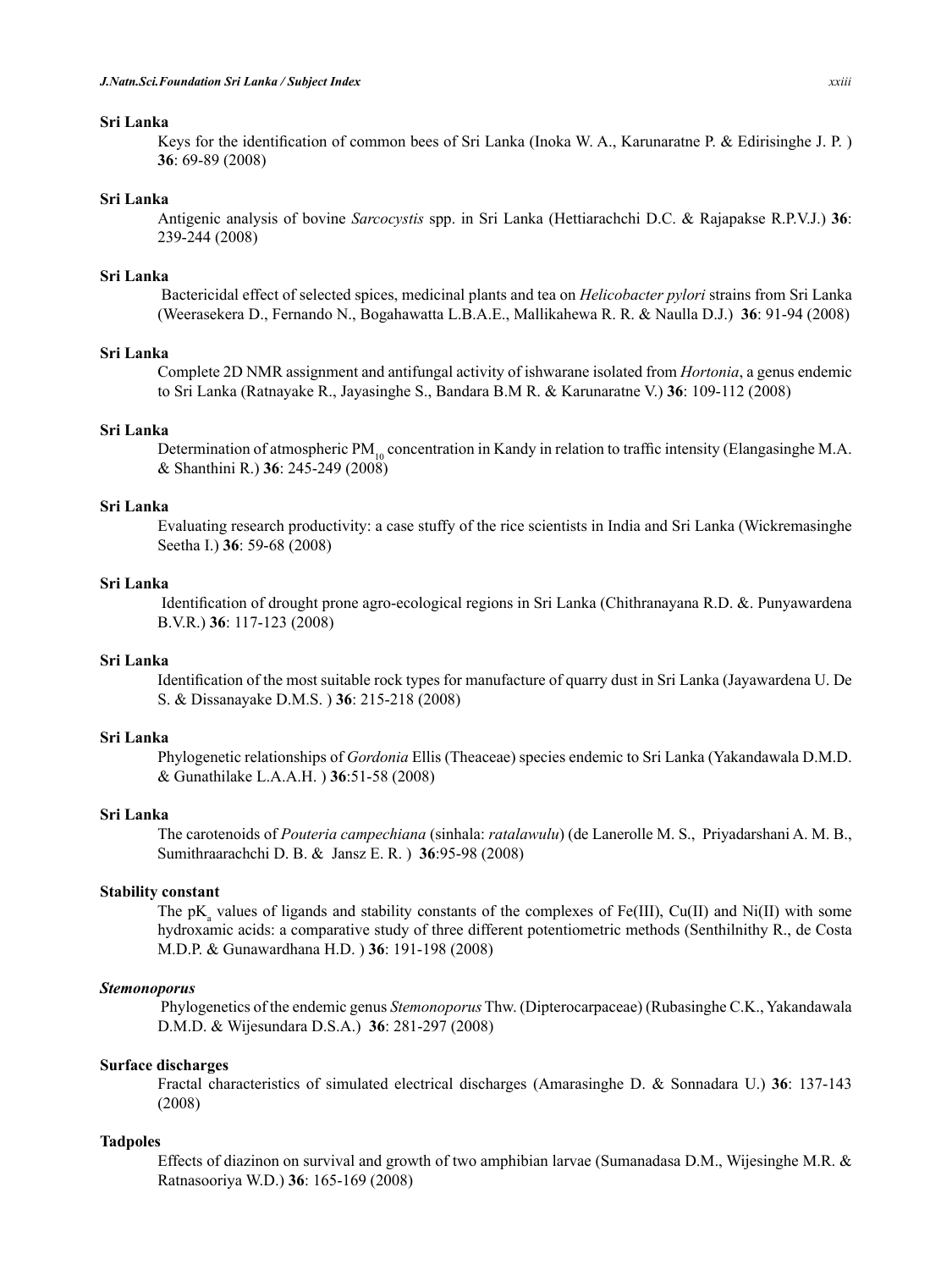## **Taxonomic features**

Keys for the identification of common bees of Sri Lanka (Inoka W. A., Karunaratne P. & Edirisinghe J. P. ) **36**: 69-89 (2008)

## **Testing subhypotheses**

Exact critical points for testing subhypotheses in nonreplicated three-way experiments (Bandara E.R.A.D. & Wickremasinghe W.N.) **36**: 267 -273 (2008)

#### **Thermal cracking**

Field survey and numerical modelling of cracking in masonry walls due to thermal movements of an overlying slab (Dilrukshi K.G.S. & Dias W.P.S.) **36**: 205-213 (2008)

# **Thermal movements**

Field survey and numerical modelling of cracking in masonry walls due to thermal movements of an overlying slab (Dilrukshi K.G.S. &. Dias W.P.S.) **36**: 205-213 (2008)

## **Three-way interaction**

Exact critical points for testing subhypotheses in nonreplicated three-way experiments (Bandara E.R.A.D. & Wickremasinghe W.N.) **36**: 267 -273 (2008)

#### **Thrombolytic**

*In vitro* thrombolytic activity of Sri Lankan black tea *Camellia sinensis* (L*.*) O. Kuntze (Ratnasooriya W.D., Fernando T.S.P. & Madubashini P.P. **) 36**: 179-181 (2008)

## **Tilapia**

Effects of water borne cadmium on biomarker enzymes and metallothioneins in Nile tilapia, *Oreochromis niloticus* (Chandrasekera L.W.H.U., Pathiratne A. & Pathiratne K.A.S.) **36**: 315-322 (2008)

## *Toxoplasma*

Antigenic analysis of bovine *Sarcocystis* spp. in Sri Lanka (Hettiarachchi D.C. & Rajapakse R.P.V.J.) **36**: 239-244 (2008)

## **Traffic intensity**

Determination of atmospheric PM<sub>10</sub> concentration in Kandy in relation to traffic intensity (Elangasinghe M.A. & Shanthini R.) **36**: 245-249 (2008)

## **Transformations**

Ising model across planar lattices (Ranasinghe R.P.K.C. M.) **36**: 303-305 (2008)

## **Tucker3 analysis**

Exact critical points for testing subhypotheses in nonreplicated three-way experiments (Bandara E.R.A.D. & Wickremasinghe W.N.) **36**: 267 -273 (2008)

# **Turmeric**

Bactericidal effect of selected spices, medicinal plants and tea on *Helicobacter pylori* strains from Sri Lanka (Weerasekera D., Fernando N., Bogahawatta L.B.A.E., Mallikahewa R. R. & Naulla D.J.) **36**: 91-94 (2008)

#### **Vegetable insect pests**

Insecticidal activity of *Euphorbia antiquorum* L. latex and its preliminary chemical analysis (de Silva W.A.P.P., Manuweera G.K. & Karunaratne S.H.P.P.) **36**:15-23 (2008)

# **VHDL**

Performance evaluation of multipliers in reconfigurable hardware (Wijesinghe W.A.S., Jayananda M.K. & Sonnadara D.U.J.) **36**: 235-237 (2008)